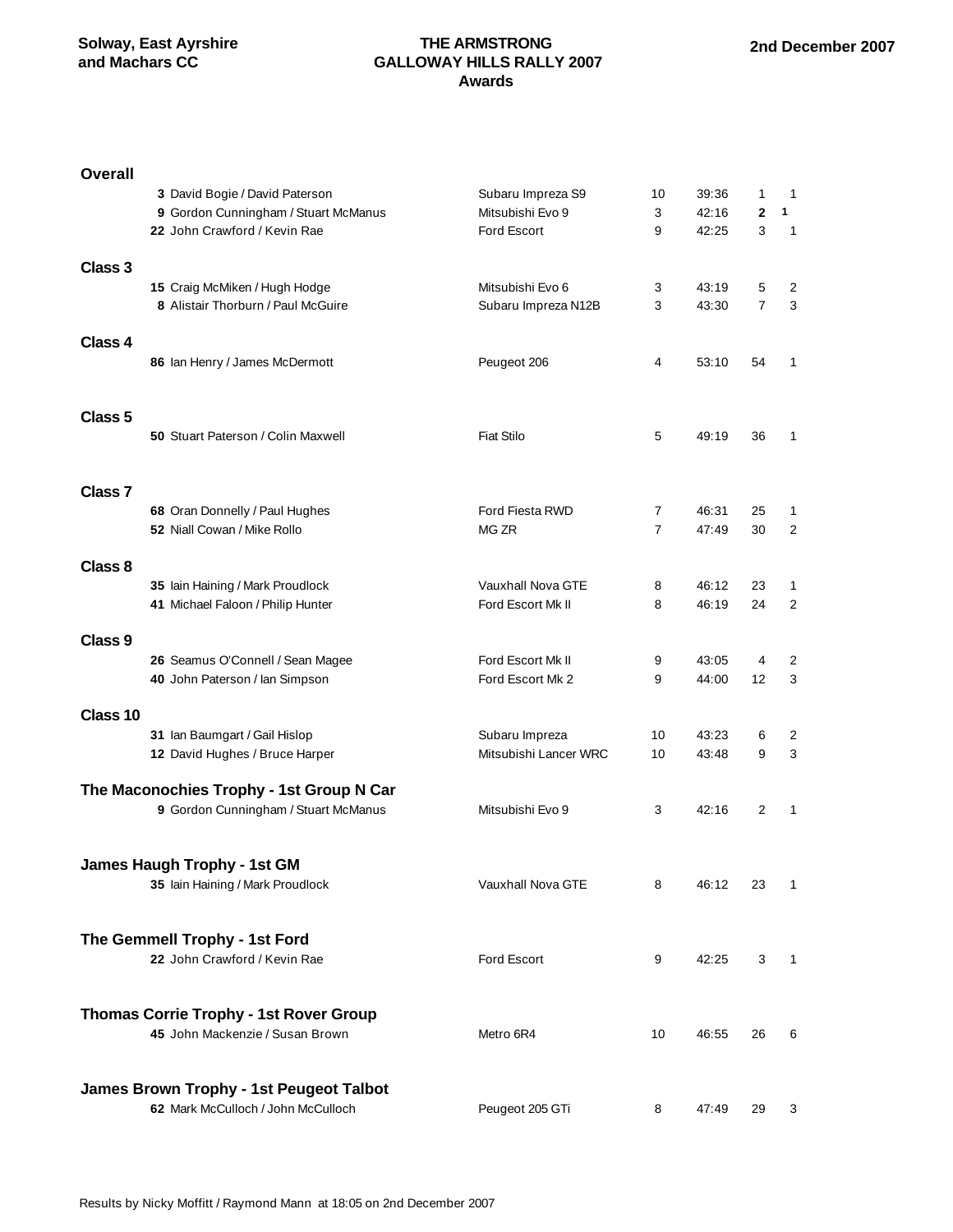### **THE ARMSTRONG GALLOWAY HILLS RALLY 2007 Awards**

| <b>Trophy - 1st Subaru</b><br>3 David Bogie / David Paterson                                                              | Subaru Impreza S9                                           | 10           | 39:36                   | $\mathbf{1}$   | $\overline{\phantom{0}}$ |
|---------------------------------------------------------------------------------------------------------------------------|-------------------------------------------------------------|--------------|-------------------------|----------------|--------------------------|
| Trophy - 1st Mitsubishi<br>9 Gordon Cunningham / Stuart McManus                                                           | Mitsubishi Evo 9                                            | 3            | 42:16                   | $\overline{2}$ | $\mathbf{1}$             |
| Lawrence Clark Trophy - 1st Navigator resident in DG Postal District<br>3 David Paterson                                  | Subaru Impreza S9                                           | 10           | 39:36                   | 1              | $\mathbf{1}$             |
| Malcolm Wilson Motorsport Award - Greatest improvement on seeding<br>84 Des Campbell / James Braithwaite                  | Peugeot 206 Gti                                             | 8            | 48:50                   | 34             | 5                        |
| Award - Highest placed all EACC crew<br>10 Gordon Alexander / Ian Clark                                                   | Vauxhall Nova                                               | $\mathbf{7}$ | 48:54                   | 35             | 3                        |
| <b>George Rutherford Trophy - Highest Placed female</b><br>31 Gail Hislop                                                 | Subaru Impreza                                              | 10           | 43:23                   | 5              | $\overline{2}$           |
| The Armstrong Family Award - Highest placed 2 wheel drive car<br>22 John Crawford / Kevin Rae                             | <b>Ford Escort</b>                                          | 9            | 42:25                   | 3              | $\mathbf{1}$             |
| The Fred Patterson Trucks and Performance Cars Award - Highest rated Irish Competitor<br>26 Seamus O'Connell / Sean Magee | Ford Escort Mk II                                           | 9            | 43:05                   | 4              | 2                        |
| <b>Award - Spirit of the Rally</b><br><b>Mark Writtle</b>                                                                 |                                                             |              |                         |                |                          |
| The McHarg International Challenge Award - 1st Team of 3 from same country<br><b>SCOTLAND</b>                             |                                                             |              |                         |                |                          |
| 3 David Bogie / David Paterson<br>9 Gordon Cunningham / Stuart McManus<br>22 John Crawford / Kevin Rae                    | Subaru Impreza S9<br>Mitsubishi Evo 9<br><b>Ford Escort</b> | 10<br>3<br>9 | 39:36<br>42:16<br>42:25 | 1<br>2<br>3    | 1<br>1<br>$\mathbf{1}$   |
| The Crew Notes Award - Best Notes on Web Site<br>35 Iain Haining / Mark Proudlock                                         | Vauxhall Nova GTE                                           | 8            | 46:12                   | 23             | 1                        |
| The Cruella's Rock Bun Award - Fastest 2wd on last Stage<br>22 John Crawford / Kevin Rae                                  | <b>Ford Escort</b>                                          | 9            | 42:25                   | 3              | 1                        |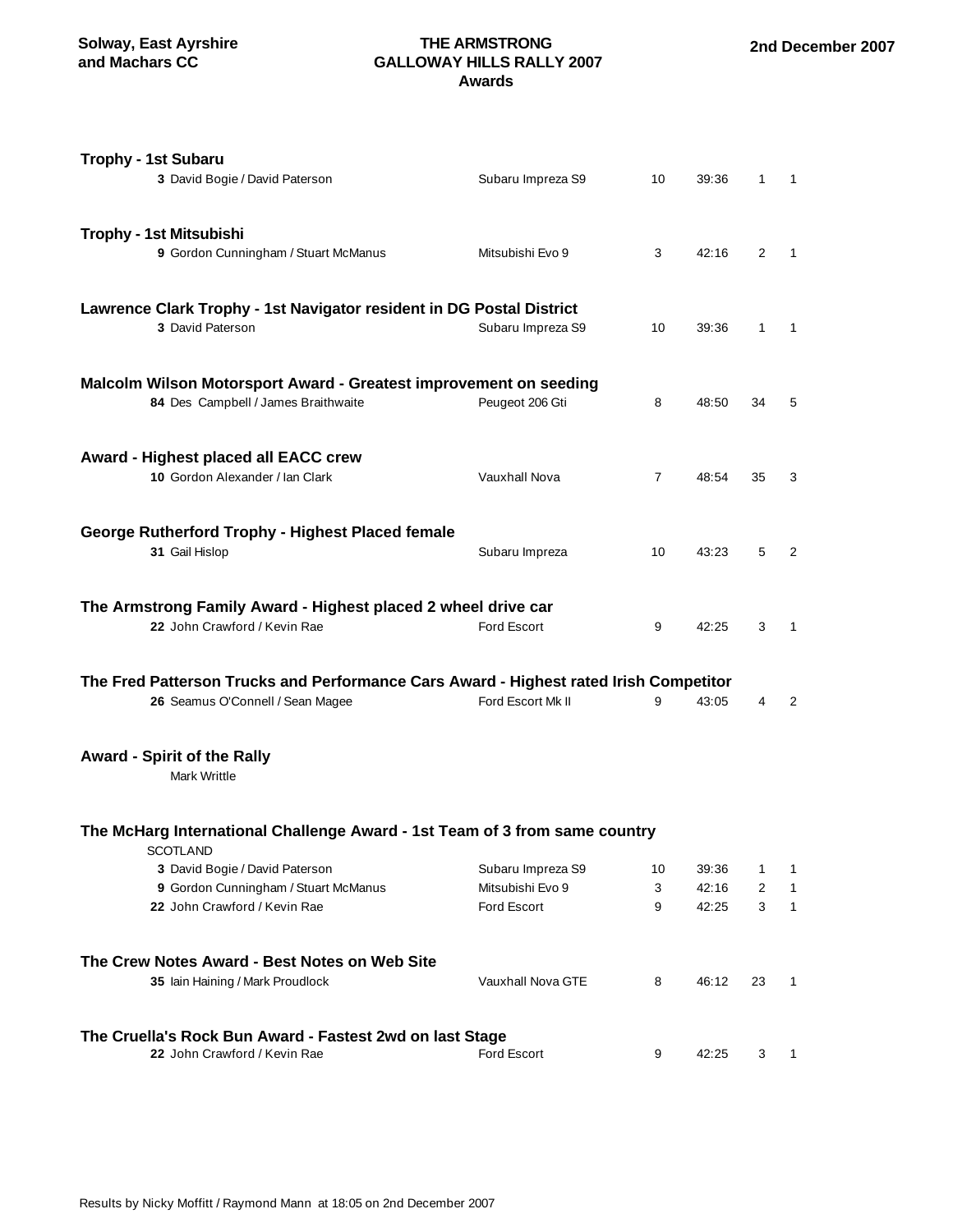## **THE ARMSTRONG GALLOWAY HILLS RALLY 2007- OVERALL ORDER**

| No | Crew                                    | Car                   | Class          | SS1   | SS <sub>2</sub> | SS <sub>3</sub> | SS4   | SS <sub>5</sub> | Othr | Total | <b>O/A</b>     | СI                      |
|----|-----------------------------------------|-----------------------|----------------|-------|-----------------|-----------------|-------|-----------------|------|-------|----------------|-------------------------|
|    | 3 David Bogie / David Paterson          | Subaru Impreza S9     | 10             | 8:20  | 8:47            | 6:50            | 7:30  | 8:09            |      | 39:36 | 1              | 1                       |
|    | 9 Gordon Cunningham / Stuart McManus    | Mitsubishi Evo 9      | 3              | 8:40  | 9:12            | 7:27            | 7:50  | 9:07            |      | 42:16 | $\overline{c}$ | 1                       |
|    | 22 John Crawford / Kevin Rae            | <b>Ford Escort</b>    | 9              | 8:42  | 9:25            | 7:24            | 7:48  | 9:06            |      | 42:25 | 3              | $\mathbf{1}$            |
|    | 26 Seamus O'Connell / Sean Magee        | Ford Escort Mk II     | 9              | 8:39  | 9:30            | 7:27            | 7:59  | 9:30            |      | 43:05 | 4              | $\overline{2}$          |
|    | 15 Craig McMiken / Hugh Hodge           | Mitsubishi Evo 6      | 3              | 8:46  | 9:39            | 7:27            | 8:01  | 9:26            |      | 43:19 | 5              | $\overline{2}$          |
|    | 31 Ian Baumgart / Gail Hislop           | Subaru Impreza        | 10             | 8:49  | 9:29            | 7:35            | 8:03  | 9:27            |      | 43:23 | 6              | $\overline{2}$          |
|    | 8 Alistair Thorburn / Paul McGuire      | Subaru Impreza N12B   | 3              | 8:29  | 9:27            | 7:17            | 7:46  | 10:31           |      | 43:30 | 7              | 3                       |
|    | 19 Damian Tourish / James McNulty       | Mitsubishi Evo 6      | 3              | 8:52  | 9:36            | 7:38            | 8:02  | 9:29            |      | 43:37 | 8              | 4                       |
|    | 12 David Hughes / Bruce Harper          | Mitsubishi Lancer WRC | 10             | 8:27  | 9:23            | 7:21            | 7:55  | 10:42           |      | 43:48 | 9              | 3                       |
|    | 7 Andrew Purcell / Mick Courtney        | Subaru WRC            | 10             | 8:45  | 9:19            | 7:27            | 7:50  | 10:28           |      | 43:49 | 10             | $\overline{4}$          |
|    | 33 Andrew Ritchie / Garnet McFetridge   | Mitsubishi Evo 5      | 3              | 8:55  | 9:38            | 7:38            | 8:01  | 9:39            |      | 43:51 | 11             | 5                       |
|    | 40 John Paterson / Ian Simpson          | Ford Escort Mk 2      | 9              | 8:55  | 9:43            | 7:36            | 8:11  | 9:35            |      | 44:00 | 12             | 3                       |
|    | 5 Barry Johnson / Stewart Merry         | Hyundai Accent WRC    | 10             | 8:11  | 9:08            | 10:22           | 7:31  | 9:02            |      | 44:14 | 13             | 5                       |
|    | 17 Paul Britton / Martin McGarrity      | Subaru Impreza N10    | 3              | 8:49  | 9:22            | 7:22            | 7:45  | 10:08           | 1:00 | 44:26 | 14             | 6                       |
|    | 21 Adrian Hetherington / Des McGurk     | Ford Escort MK II     | 9              | 8:49  | 9:42            | 7:45            | 8:42  | 9:32            |      | 44:30 | 15             | $\overline{4}$          |
|    | 93 Raymond Donnelly / Alan Keena        | Ford Escort MK II     | 9              | 9:09  | 9:49            | 7:54            | 8:42  | 9:40            |      | 45:14 | 16             | 5                       |
|    | 42 Ivor Clark / Bob Morland             | Mitsubishi Evo 4      | 3              | 9:03  | 9:35            | 7:50            | 8:18  | 10:29           |      | 45:15 | 17             | $\overline{7}$          |
|    | 43 Martin Collins / Stephen O'Neil      | Mitsubishi Evo 6      | 3              | 9:15  | 9:54            | 7:57            | 8:37  | 9:56            |      | 45:39 | 18             | 8                       |
|    | 55 Grant Inglis / Calum McLean          | Ford Escort Mk II     | 9              | 9:16  | 10:04           | 8:00            | 8:35  | 9:51            |      | 45:46 | 19             | 6                       |
|    | 59 Peter Garrow / Ian Arbuthnott        | Ford Escort Mk II     | 9              | 9:14  | 10:08           | 8:03            | 8:28  | 9:56            |      | 45:49 | 20             | $\overline{7}$          |
|    | 39 Paul McErlean / Patrick Duggan       | <b>Ford Escort</b>    | 9              | 9:19  | 9:57            | 8:01            | 8:43  | 10:01           |      | 46:01 | 21             | 8                       |
|    | 30 Alan Carmichael / Ivor Lamont        | Mitsubishi Evo 9      | 3              | 9:17  | 9:56            | 7:58            | 8:20  | 9:36            | 1:00 | 46:07 | 22             | 9                       |
|    | 35 lain Haining / Mark Proudlock        | Vauxhall Nova GTE     | 8              | 9:13  | 10:09           | 8:08            | 8:42  | 10:00           |      | 46:12 | 23             | $\mathbf{1}$            |
|    | 41 Michael Faloon / Philip Hunter       | Ford Escort Mk II     | 8              | 9:17  | 9:58            | 8:06            | 8:49  | 10:09           |      | 46:19 | 24             | $\overline{\mathbf{c}}$ |
|    | 68 Oran Donnelly / Paul Hughes          | Ford Fiesta RWD       | 7              | 9:21  | 10:03           | 8:12            | 8:42  | 10:13           |      | 46:31 | 25             | $\mathbf{1}$            |
|    | 45 John Mackenzie / Susan Brown         | Metro 6R4             | 10             | 9:06  | 9:50            | 7:48            | 8:21  | 11:50           |      | 46:55 | 26             | 6                       |
|    | 34 James Kennedy / James McCullough     | Ford Escort Mk II     | 9              | 9:15  | 10:05           | 8:04            | 9:48  | 9:58            |      | 47:10 | 27             | 9                       |
|    | 76 Barry Stephen / Michael Hendry       | Subaru Impreza        | 10             | 10:03 | 10:35           | 8:16            | 8:37  | 10:05           |      | 47:36 | 28             | $\overline{7}$          |
|    | 62 Mark McCulloch / John McCulloch      | Peugeot 205 GTi       | 8              | 9:46  | 10:22           | 8:23            | 8:59  | 10:19           |      | 47:49 | 29             | 3                       |
|    | <b>52</b> Niall Cowan / Mike Rollo      | MG ZR                 | $\overline{7}$ | 10:19 | 10:10           | 8:16            | 8:52  | 10:12           |      | 47:49 | 30             | $\overline{2}$          |
|    | 48 Gordon Stoddart / Alastair Logan     | Subaru Impreza        | 10             | 9:36  | 10:29           | 8:22            | 9:07  | 10:29           |      | 48:03 | 31             | 8                       |
|    | 38 Iain MacDonald / Andy Jardine        | Subaru Impreza        | 10             | 9:35  | 10:30           | 8:20            | 8:58  | 10:50           |      | 48:13 | 32             | 9                       |
|    | 49 Tam Brown / Derek Adamson            | Peugeot 205 GTi       | 8              | 10:00 | 10:33           | 8:24            | 9:03  | 10:17           |      | 48:17 | 33             | $\overline{4}$          |
|    | 84 Des Campbell / James Braithwaite     | Peugeot 206 Gti       | 8              | 10:20 | 10:25           | 9:11            | 8:43  | 10:11           |      | 48:50 | 34             | 5                       |
|    | <b>10 Gordon Alexander / Ian Clark</b>  | Vauxhall Nova         | 7              | 9:44  | 11:36           | 8:24            | 8:59  | 10:11           |      | 48:54 | 35             | 3                       |
|    | 50 Stuart Paterson / Colin Maxwell      | <b>Fiat Stilo</b>     | 5              | 9:48  | 11:23           | 8:27            | 9:09  | 10:32           |      | 49:19 | 36             | $\mathbf{1}$            |
|    | 44 George Bryson / Jacqueline Bryson    | Ford Escort G3        | 10             | 10:02 | 10:26           | 8:46            | 9:19  | 10:46           |      | 49:19 | 37             | 10                      |
|    | 70 Sanny Dobie / Roger Alcorn           | Peugeot 205           | 9              | 10:01 | 10:45           | 8:37            | 9:21  | 10:37           |      | 49:21 | 38             | 10                      |
|    | 88 Mark McCaffrey / David Maxwell       | Lada Riva             | $\overline{7}$ | 10:16 | 10:47           | 8:57            | 9:16  | 10:30           |      | 49:46 | 39             | $\overline{4}$          |
|    | 51 Billy Thomson / Jim Little           | Subaru Impreza N10    | 3              | 10:11 | 11:04           | 8:44            | 9:17  | 10:40           |      | 49:56 | 40             | 10                      |
|    | 18 Paul Ward / Peter Ward               | Ford Escort           | 9              | 9:04  | 9:55            | 7:34            | 8:08  | 15:25           |      | 50:06 | 41             | 11                      |
|    | 66 Duncan Wardrop / Ian Crosbie         | Mitsubishi Evo 3      | 10             | 10:06 | 10:52           | 8:46            | 9:26  | 11:05           |      | 50:15 | 42             | 11                      |
|    | 56 Joe Hunt / Roger Nevitt              | Ford Escort RS2000    | 9              | 11:13 | 10:40           | 8:28            | 9:07  | 10:49           |      | 50:17 | 43             | 12                      |
|    | 91 Craig Rutherford / Angus MacNeil     | Vauxhall Nova         | 7              | 9:44  | 10:12           | 9:14            | 8:59  | 12:23           |      | 50:32 | 44             | 5                       |
|    | 78 Douglas Gilbert / David Anderson     | Mitsubishi Evo 4      | 10             | 10:02 | 10:41           | 8:32            | 9:21  | 12:08           |      | 50:44 | 45             | 12                      |
|    | 79 Gregg Lithgow / Claire Wood          | <b>Talbot Sunbeam</b> | 8              | 10:33 | 10:57           | 8:46            | 9:20  | 11:08           |      | 50:44 | 46             | 6                       |
|    | 67 Lee Hastings / Mark Roberts          | Subaru Impreza        | 10             | 9:54  | 11:01           | 8:40            | 9.12  | 12:03           |      | 50:50 | 47             | 13                      |
|    | 81 Joe Agnew / WJ Convery               | <b>Talbot Sunbeam</b> | 8              | 10:12 | 10:56           | 9:08            | 9:43  | 10:56           |      | 50:55 | 48             | 7                       |
|    | 28 Trevor Ferguson / Patrick Gallagher  | Subaru N12 Impreza    | 3              | 9:24  | 10:40           | 8:05            | 13:28 | 9:50            |      | 51:27 | 49             | 11                      |
|    | 63 Alan McMorran / Albert Connelly      | Peugeot 205 GTi       | 9              | 10:55 | 11:18           | 8:53            | 9:37  | 11:02           |      | 51:45 | 50             | 13                      |
|    | 77 Austin Snow / John Henderson         | Mitsubishi Evo 7      | 3              | 9:16  | 9:54            | 15:00           | 8:22  | 9:34            |      | 52:06 | 51             | 12                      |
|    | 14 Ian Paterson / Keith Jones           | Subaru Impreza        | 10             | 9:11  | 9:42            | 15:00           | 8:40  | 9:52            |      | 52:25 | 52             | 14                      |
|    | 87 Steven Wood / Mary Wood              | Ford Fiesta RWD       | 8              | 11:14 | 11:23           | 9:17            | 10:14 | 11:01           |      | 53:09 | 53             | 8                       |
|    | 86 Ian Henry / James McDermott          | Peugeot 206           | 4              | 10:40 | 11:23           | 9:27            | 10:14 | 11:26           |      | 53:10 | 54             | $\mathbf{1}$            |
|    | 71 Craig Henderson / George Myatt       | Peugeot 106           | 8              | 11:11 | 11:17           | 9:18            | 11:11 | 11:32           |      | 54:29 | 55             | 9                       |
|    | 80 Ian Bendall / Richard Barber Fleming | Vauxhall Corsa        | 8              | 10:39 | 11:18           | 9:46            | 10:42 | 12:05           |      | 54:30 | 56             | 10                      |
|    | 75 Gavin Collyer / Chris Roe            | Mitsubishi Evo 3      | 3              | 11:01 | 12:03           | 10:22           | 10:33 | 12:50           |      | 56:49 | 57             | 13                      |
|    | 1 John Armstrong / Kirsty Riddick       | Subaru Impreza N12    | 3              | 11:26 | 8:56            |                 |       |                 |      | F/F   |                |                         |
|    | 2 Sean Devine / Damien Duffin           | Subaru Impreza        | 10             |       |                 |                 |       |                 |      | F/F   |                |                         |
|    | 4 Neale Dougan / Campbell Roy           | Subaru Impreza S9     | 10             | 8:03  | 8:55            |                 |       |                 |      | F/F   |                |                         |
|    | 6 Andy Horne / Jim Howie                | DAM 4100              | 10             | 8:31  | 15:00           | 15:00           | 7:47  | 8:58 Otl        |      | F/F   |                |                         |
|    | 11 Philip Walker / Neil Ewing           | Mazda                 | 10             | 9:24  |                 |                 |       |                 |      | F/F   |                |                         |
|    | 16 Steven Hogg / Philip Shortt          | Subaru Impreza        | 10             |       |                 |                 |       |                 |      | F/F   |                |                         |
|    | 20 Martin Cairns / Garry Monteith       | Subaru Impreza        | 10             | 9:14  | 9:38            |                 |       |                 |      | F/F   |                |                         |
|    | 23 Mike Horne / Robbie Mitchell         | Ford Escort Mk II     | 9              | 8:46  | 9:36            |                 |       |                 |      | F/F   |                |                         |
|    | 24 Gordon Murray / Corinne Yeaman       | Subaru Impreza        | 6              | 15:58 | 9:32            |                 |       |                 |      | F/F   |                |                         |
|    | 25 Donnie MacDonald / Allan Smith       | Mitsubishi Evo 9      | 3              | 9:12  | 9:28            |                 |       |                 | Otl  | F/F   |                |                         |
|    |                                         |                       |                |       |                 |                 |       |                 |      |       |                |                         |

Results by Nicky Moffitt / Raymond Mann at 22:54 on 1st December 2007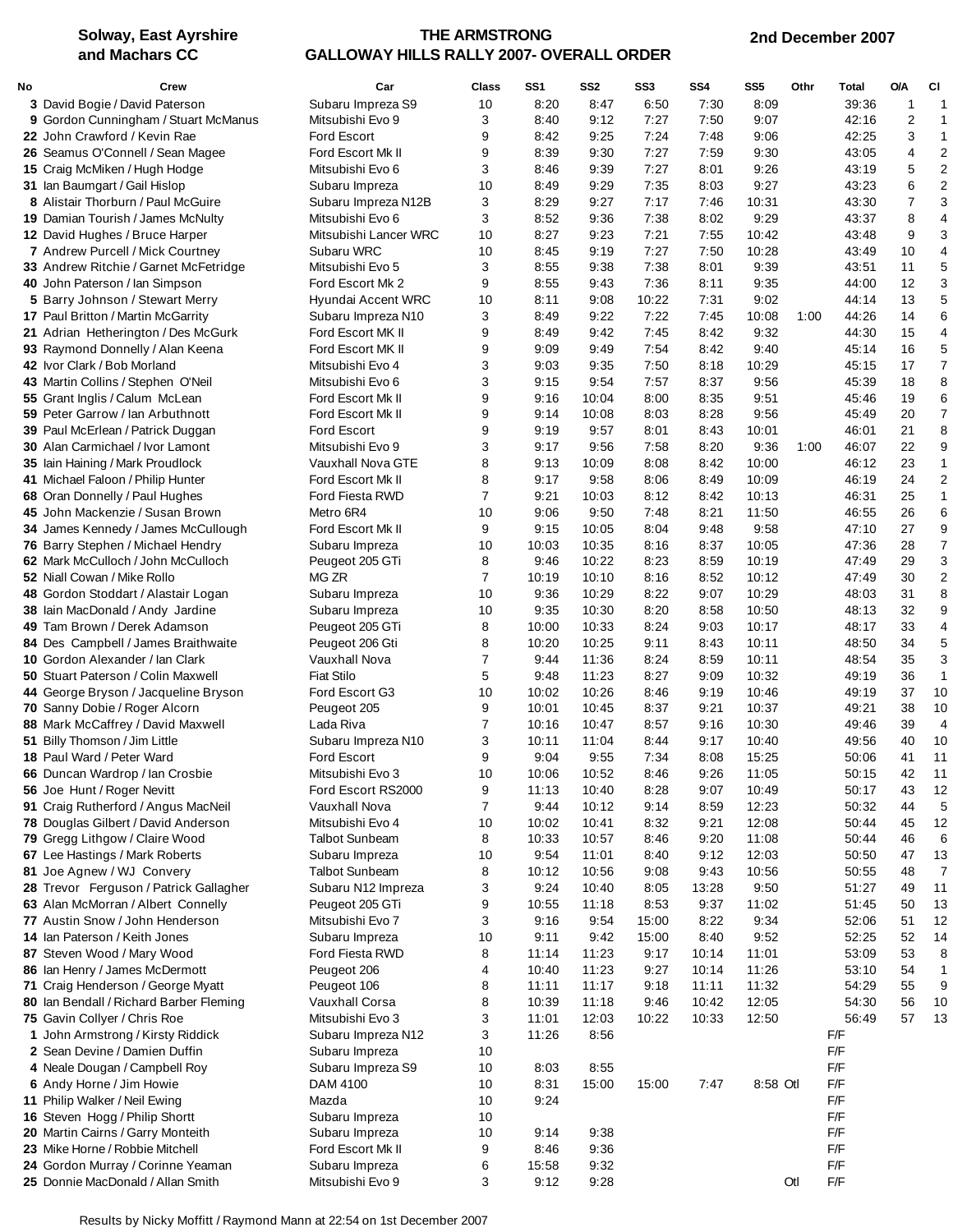### **THE ARMSTRONG GALLOWAY HILLS RALLY 2007- OVERALL ORDER**

| <b>No</b> | <b>Crew</b>                               | Car                   | <b>Class</b> | SS <sub>1</sub> | SS <sub>2</sub> | SS <sub>3</sub> | SS <sub>4</sub> | SS <sub>5</sub> | Othr | <b>Total</b> | <b>O/A</b> | <b>CI</b> |
|-----------|-------------------------------------------|-----------------------|--------------|-----------------|-----------------|-----------------|-----------------|-----------------|------|--------------|------------|-----------|
|           | 27 Vivian Hamill / Paul Hamill            | <b>Ford Escort RS</b> | 9            | 8:53            | 9:32            |                 |                 |                 |      | F/F          |            |           |
|           | 29 David Crossen / Andrew Bushe           | Mitsubishi Evo 6      | 3            | 8:26            | 9:16            |                 |                 |                 |      | F/F          |            |           |
|           | 32 Enda McNulty / Declan Campbell         | Mitsubishi Evo        | 3            | 9:07            | 9:50            |                 |                 |                 |      | F/F          |            |           |
|           | 36 Gregory Shaw / Fergal Shaw             | Subaru Impreza        | 3            | 8:51            | 9:33            |                 |                 |                 |      | F/F          |            |           |
|           | 37 Conor Kelly / David Vance              | Ford Escort G6        | 9            | 9:09            | 10:01           |                 |                 |                 |      | F/F          |            |           |
|           | 46 John Rintoul / Jim Rintoul             | Mitsubishi Evo 6      | 3            |                 |                 |                 |                 |                 |      | F/F          |            |           |
|           | 47 James Robertson / Helen Brown          | Ford Fiesta ST        | 2            | 9:50            | 10:27           |                 |                 |                 |      | F/F          |            |           |
|           | 53 Kerrill Waters / Ultan McGowan         | Peugeot 205 GTi       | 8            | Non             | <b>Start</b>    |                 |                 |                 |      | F/F          |            |           |
|           | 54 Hugh Murdoch / Anne Murdoch            | Ford Escort Mk II     | 9            |                 |                 |                 |                 |                 |      | F/F          |            |           |
|           | 57 Stewart Davidson / Gary Bell           | Proton Satria S1600   | 4            | 9:27            | 9:59            |                 |                 |                 |      | F/F          |            |           |
|           | 58 Thomas Mackin / Arlene McGawn          | Ford Escort Mk II     | 9            | 10:10           | 11:03           |                 |                 |                 |      | F/F          |            |           |
|           | 60 Scott Murdoch / Ewan Murdoch           | Ford Escort Mk II     | 9            |                 |                 |                 |                 |                 |      | F/F          |            |           |
|           | 61 Scott Murray / Lock Horsburgh          | Peugeot 205 GTi       | 8            | 10:06           | 10:29           |                 |                 |                 |      | F/F          |            |           |
|           | 64 Charles Blair / Steven Brown           | Vauxhall Astra        |              | 14:09           |                 | 8:35            | 9:09            | 10:38           |      | F/F          |            |           |
|           | 65 Garry Wilson / Fiona Gourlay           | Opel Manta            | 9            | 9:50            | 10:45           |                 |                 |                 |      | F/F          |            |           |
|           | 69 Thomas Haining / Gordon White          | Peugeot 205 GTi       | 8            | 9:59            | 10:41           |                 |                 |                 |      | F/F          |            |           |
|           | <b>72</b> Annabelle Tennant / Malcolm Vie | Subaru Impreza        | 10           | 9:31            | 10:18           |                 |                 |                 |      | F/F          |            |           |
|           | 73 Alex Curran / Richard Neaves           | <b>Talbot Sunbeam</b> | 8            | 10:12           |                 |                 |                 |                 |      | F/F          |            |           |
|           | 74 Brian Ross / Steven Clark              | Mitsubishi Evo 3      | 10           | 9:29            |                 |                 |                 |                 |      | F/F          |            |           |
|           | 82 David Rutherford / Caroline Lodge      | Vauxhall Nova         | 8            |                 |                 |                 |                 |                 |      | F/F          |            |           |
|           | 83 Bill Davidson / Gerry Park             | Vauxhall Nova         | 8            | Non             | <b>Start</b>    |                 |                 |                 |      | F/F          |            |           |
|           | 85 Eamon Doherty / Gareth Nevin           | Ford Escort Mk II     | 9            |                 |                 |                 |                 |                 |      | F/F          |            |           |
|           | 89 Scott Grant / Donald Johnstone         | Peugeot 205 GTi       | 8            | 13:33           | 15:00           |                 |                 |                 |      | F/F          |            |           |
|           | 90 Paul Hope / Alan Maxwell               | <b>Ford Escort</b>    | 10           | 10:06           |                 |                 |                 |                 |      | F/F          |            |           |
|           | 92 Tony Thompson / Peter Grant            | Vauxhall Chevette HSR | 9            | 11:43           | 12:18           |                 |                 |                 |      | F/F          |            |           |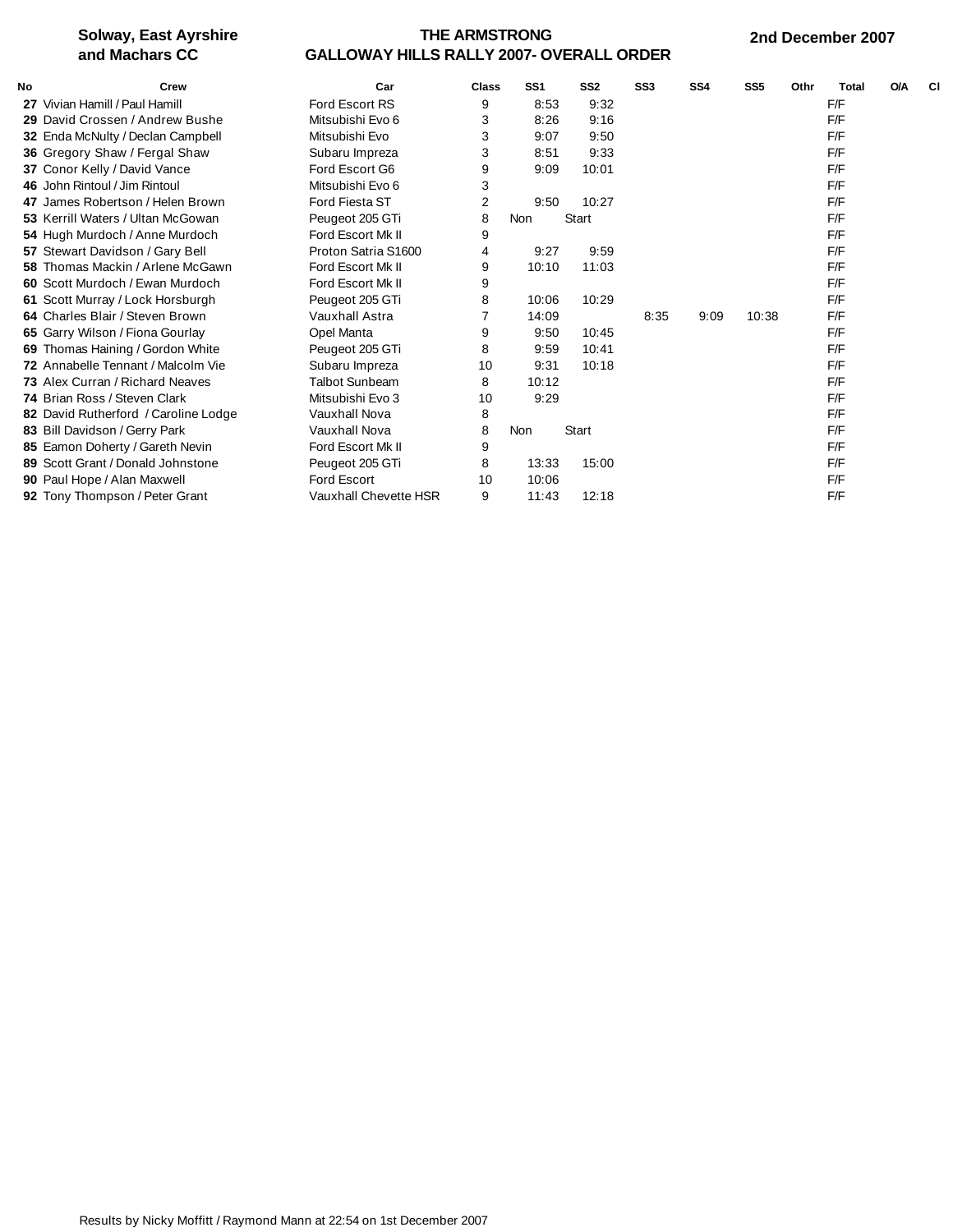### **THE ARMSTRONG GALLOWAY HILLS RALLY 2007- CLASS ORDER**

 **2nd December 2007**

| No | Crew                                                               | Car                                   | Class          | SS <sub>1</sub> | SS <sub>2</sub> | SS3          | SS <sub>4</sub> | SS <sub>5</sub> | Othr | <b>Total</b>   | <b>O/A</b> | <b>CI</b>             |
|----|--------------------------------------------------------------------|---------------------------------------|----------------|-----------------|-----------------|--------------|-----------------|-----------------|------|----------------|------------|-----------------------|
|    | 47 James Robertson / Helen Brown                                   | Ford Fiesta ST                        | 2              | 9:50            | 10:27           |              |                 |                 |      | F/F            |            |                       |
|    | 9 Gordon Cunningham / Stuart McManus                               | Mitsubishi Evo 9                      | 3              | 8:40            | 9:12            | 7:27         | 7:50            | 9:07            |      | 42:16          | 2          | $\mathbf{1}$          |
|    | 15 Craig McMiken / Hugh Hodge                                      | Mitsubishi Evo 6                      | 3              | 8:46            | 9:39            | 7:27         | 8:01            | 9:26            |      | 43:19          | 5          | $\overline{2}$        |
|    | 8 Alistair Thorburn / Paul McGuire                                 | Subaru Impreza N12B                   | 3              | 8:29            | 9:27            | 7:17         | 7:46            | 10:31           |      | 43:30          | 7          | 3                     |
|    | 19 Damian Tourish / James McNulty                                  | Mitsubishi Evo 6                      | 3              | 8:52            | 9:36            | 7:38         | 8:02            | 9:29            |      | 43:37          | 8          | $\overline{4}$        |
|    | 33 Andrew Ritchie / Garnet McFetridge                              | Mitsubishi Evo 5                      | 3              | 8:55            | 9:38            | 7:38         | 8:01            | 9:39            |      | 43:51          | 11         | 5                     |
|    | <b>17 Paul Britton / Martin McGarrity</b>                          | Subaru Impreza N10                    | 3              | 8:49            | 9:22            | 7:22         | 7:45            | 10:08           | 1:00 | 44:26          | 14         | 6                     |
|    | 42 Ivor Clark / Bob Morland                                        | Mitsubishi Evo 4                      | 3              | 9:03            | 9:35            | 7:50         | 8:18            | 10:29           |      | 45:15          | 17         | $\overline{7}$        |
|    | 43 Martin Collins / Stephen O'Neil                                 | Mitsubishi Evo 6                      | 3              | 9:15            | 9:54            | 7:57         | 8:37            | 9:56            |      | 45:39          | 18         | 8                     |
|    | 30 Alan Carmichael / Ivor Lamont                                   | Mitsubishi Evo 9                      | 3              | 9:17            | 9:56            | 7:58         | 8:20            | 9:36            | 1:00 | 46:07          | 22         | 9                     |
|    | 51 Billy Thomson / Jim Little                                      | Subaru Impreza N10                    | 3              | 10:11           | 11:04           | 8:44         | 9:17            | 10:40           |      | 49:56          | 40         | 10                    |
|    | 28 Trevor Ferguson / Patrick Gallagher                             | Subaru N12 Impreza                    | 3              | 9:24            | 10:40           | 8:05         | 13:28           | 9:50            |      | 51:27          | 49         | 11                    |
|    | 77 Austin Snow / John Henderson                                    | Mitsubishi Evo 7                      | 3              | 9:16            | 9:54            | 15:00        | 8:22            | 9:34            |      | 52:06          | 51         | 12                    |
|    | 75 Gavin Collyer / Chris Roe                                       | Mitsubishi Evo 3                      | 3              | 11:01           | 12:03           | 10:22        | 10:33           | 12:50           |      | 56:49          | 57         | 13                    |
|    | 1 John Armstrong / Kirsty Riddick                                  | Subaru Impreza N12                    | 3              | 11:26           | 8:56            |              |                 |                 |      | F/F            |            |                       |
|    | 25 Donnie MacDonald / Allan Smith                                  | Mitsubishi Evo 9                      | 3              | 9:12            | 9:28            |              |                 |                 | Otl  | F/F<br>F/F     |            |                       |
|    | 29 David Crossen / Andrew Bushe                                    | Mitsubishi Evo 6                      | 3<br>3         | 8:26<br>9:07    | 9:16<br>9:50    |              |                 |                 |      | F/F            |            |                       |
|    | 32 Enda McNulty / Declan Campbell<br>36 Gregory Shaw / Fergal Shaw | Mitsubishi Evo<br>Subaru Impreza      | 3              | 8:51            | 9:33            |              |                 |                 |      | F/F            |            |                       |
|    | 46 John Rintoul / Jim Rintoul                                      | Mitsubishi Evo 6                      | 3              |                 |                 |              |                 |                 |      | F/F            |            |                       |
|    | 86 Ian Henry / James McDermott                                     | Peugeot 206                           | 4              | 10:40           | 11:23           | 9:27         | 10:14           | 11:26           |      | 53:10          | 54         | -1                    |
|    | 57 Stewart Davidson / Gary Bell                                    | Proton Satria S1600                   | 4              | 9:27            | 9:59            |              |                 |                 |      | F/F            |            |                       |
|    | 50 Stuart Paterson / Colin Maxwell                                 | <b>Fiat Stilo</b>                     | 5              | 9:48            | 11:23           | 8:27         | 9:09            | 10:32           |      | 49:19          | 36         | $\mathbf 1$           |
|    | 24 Gordon Murray / Corinne Yeaman                                  | Subaru Impreza                        | 6              | 15:58           | 9:32            |              |                 |                 |      | F/F            |            |                       |
|    | 68 Oran Donnelly / Paul Hughes                                     | Ford Fiesta RWD                       | 7              | 9:21            | 10:03           | 8:12         | 8:42            | 10:13           |      | 46:31          | 25         | $\mathbf 1$           |
|    | 52 Niall Cowan / Mike Rollo                                        | MG ZR                                 | $\overline{7}$ | 10:19           | 10:10           | 8:16         | 8:52            | 10:12           |      | 47:49          | 30         | $\boldsymbol{2}$      |
|    | 10 Gordon Alexander / Ian Clark                                    | Vauxhall Nova                         | 7              | 9:44            | 11:36           | 8:24         | 8:59            | 10:11           |      | 48:54          | 35         | 3                     |
|    | 88 Mark McCaffrey / David Maxwell                                  | Lada Riva                             | $\overline{7}$ | 10:16           | 10:47           | 8:57         | 9:16            | 10:30           |      | 49:46          | 39         | $\overline{4}$        |
|    | 91 Craig Rutherford / Angus MacNeil                                | Vauxhall Nova                         | $\overline{7}$ | 9:44            | 10:12           | 9:14         | 8:59            | 12:23           |      | 50:32          | 44         | 5                     |
|    | 64 Charles Blair / Steven Brown                                    | Vauxhall Astra                        | $\overline{7}$ | 14:09           |                 | 8:35         | 9:09            | 10:38           |      | F/F            |            |                       |
|    | 35 lain Haining / Mark Proudlock                                   | Vauxhall Nova GTE                     | 8              | 9:13            | 10:09           | 8:08         | 8:42            | 10:00           |      | 46:12          | 23         | 1                     |
|    | 41 Michael Faloon / Philip Hunter                                  | Ford Escort Mk II                     | 8              | 9:17            | 9:58            | 8:06         | 8:49            | 10:09           |      | 46:19          | 24         | $\boldsymbol{2}$      |
|    | 62 Mark McCulloch / John McCulloch                                 | Peugeot 205 GTi                       | 8              | 9:46            | 10:22           | 8:23         | 8:59            | 10:19           |      | 47:49          | 29         | 3                     |
|    | 49 Tam Brown / Derek Adamson                                       | Peugeot 205 GTi                       | 8              | 10:00           | 10:33           | 8:24         | 9:03            | 10:17           |      | 48:17          | 33         | $\overline{4}$        |
|    | 84 Des Campbell / James Braithwaite                                | Peugeot 206 Gti                       | 8              | 10:20           | 10:25           | 9:11         | 8:43            | 10:11           |      | 48:50          | 34         | 5                     |
|    | 79 Gregg Lithgow / Claire Wood                                     | <b>Talbot Sunbeam</b>                 | 8              | 10:33           | 10:57           | 8:46         | 9:20            | 11:08           |      | 50:44          | 46         | 6                     |
|    | 81 Joe Agnew / WJ Convery                                          | <b>Talbot Sunbeam</b>                 | 8              | 10:12           | 10:56           | 9:08         | 9:43            | 10:56           |      | 50:55          | 48         | $\overline{7}$        |
|    | 87 Steven Wood / Mary Wood                                         | Ford Fiesta RWD                       | 8              | 11:14           | 11:23           | 9:17         | 10:14           | 11:01           |      | 53:09          | 53         | 8                     |
|    | 71 Craig Henderson / George Myatt                                  | Peugeot 106                           | 8              | 11:11           | 11:17           | 9:18         | 11:11           | 11:32           |      | 54:29          | 55         | 9                     |
|    | 80 Ian Bendall / Richard Barber Fleming                            | Vauxhall Corsa                        | 8              | 10:39           | 11:18           | 9:46         | 10:42           | 12:05           |      | 54:30          | 56         | 10                    |
|    | 53 Kerrill Waters / Ultan McGowan                                  | Peugeot 205 GTi                       | 8              | Non             | Start           |              |                 |                 |      | F/F            |            |                       |
|    | 61 Scott Murray / Lock Horsburgh                                   | Peugeot 205 GTi                       | 8              | 10:06           | 10:29           |              |                 |                 |      | F/F            |            |                       |
|    | 69 Thomas Haining / Gordon White                                   | Peugeot 205 GTi                       | 8              | 9:59            | 10:41           |              |                 |                 |      | F/F            |            |                       |
|    | 73 Alex Curran / Richard Neaves                                    | <b>Talbot Sunbeam</b>                 | 8              | 10:12           |                 |              |                 |                 |      | F/F            |            |                       |
|    | 82 David Rutherford / Caroline Lodge                               | Vauxhall Nova                         | 8              |                 |                 |              |                 |                 |      | F/F            |            |                       |
|    | 83 Bill Davidson / Gerry Park                                      | Vauxhall Nova                         | 8              | Non             | Start           |              |                 |                 |      | F/F            |            |                       |
|    | 89 Scott Grant / Donald Johnstone                                  | Peugeot 205 GTi                       | 8              | 13:33           | 15:00           |              |                 |                 |      | F/F            |            |                       |
|    | 22 John Crawford / Kevin Rae                                       | <b>Ford Escort</b>                    | 9              | 8:42            | 9:25            | 7:24         | 7:48            | 9:06            |      | 42:25          | 3          | 1                     |
|    | 26 Seamus O'Connell / Sean Magee<br>40 John Paterson / Ian Simpson | Ford Escort Mk II<br>Ford Escort Mk 2 | 9<br>9         | 8:39<br>8:55    | 9:30<br>9:43    | 7:27<br>7:36 | 7:59<br>8:11    | 9:30<br>9:35    |      | 43:05<br>44:00 | 4<br>12    | $\boldsymbol{2}$<br>3 |
|    | 21 Adrian Hetherington / Des McGurk                                | Ford Escort MK II                     | 9              | 8:49            | 9:42            | 7:45         | 8:42            | 9:32            |      | 44:30          | 15         | 4                     |
|    | 93 Raymond Donnelly / Alan Keena                                   | Ford Escort MK II                     | 9              | 9:09            | 9:49            | 7:54         | 8:42            | 9:40            |      | 45:14          | 16         | 5                     |
|    | 55 Grant Inglis / Calum McLean                                     | Ford Escort Mk II                     | 9              | 9:16            | 10:04           | 8:00         | 8:35            | 9:51            |      | 45:46          | 19         | 6                     |
|    | 59 Peter Garrow / Ian Arbuthnott                                   | Ford Escort Mk II                     | 9              | 9:14            | 10:08           | 8:03         | 8:28            | 9:56            |      | 45:49          | 20         | $\boldsymbol{7}$      |
|    | 39 Paul McErlean / Patrick Duggan                                  | <b>Ford Escort</b>                    | 9              | 9:19            | 9:57            | 8:01         | 8:43            | 10:01           |      | 46:01          | 21         | 8                     |
|    | 34 James Kennedy / James McCullough                                | Ford Escort Mk II                     | 9              | 9:15            | 10:05           | 8:04         | 9:48            | 9:58            |      | 47:10          | 27         | 9                     |
|    | 70 Sanny Dobie / Roger Alcorn                                      | Peugeot 205                           | 9              | 10:01           | 10:45           | 8:37         | 9:21            | 10:37           |      | 49:21          | 38         | 10                    |
|    | 18 Paul Ward / Peter Ward                                          | <b>Ford Escort</b>                    | 9              | 9:04            | 9:55            | 7:34         | 8:08            | 15:25           |      | 50:06          | 41         | 11                    |
|    | 56 Joe Hunt / Roger Nevitt                                         | Ford Escort RS2000                    | 9              | 11:13           | 10:40           | 8:28         | 9:07            | 10:49           |      | 50:17          | 43         | 12                    |
|    | 63 Alan McMorran / Albert Connelly                                 | Peugeot 205 GTi                       | 9              | 10:55           | 11:18           | 8:53         | 9:37            | 11:02           |      | 51:45          | 50         | 13                    |
|    | 23 Mike Horne / Robbie Mitchell                                    | Ford Escort Mk II                     | 9              | 8:46            | 9:36            |              |                 |                 |      | F/F            |            |                       |
|    | 27 Vivian Hamill / Paul Hamill                                     | Ford Escort RS                        | 9              | 8:53            | 9:32            |              |                 |                 |      | F/F            |            |                       |
|    | 37 Conor Kelly / David Vance                                       | Ford Escort G6                        | 9              | 9:09            | 10:01           |              |                 |                 |      | F/F            |            |                       |
|    | 54 Hugh Murdoch / Anne Murdoch                                     | Ford Escort Mk II                     | 9              |                 |                 |              |                 |                 |      | F/F            |            |                       |
|    | 58 Thomas Mackin / Arlene McGawn                                   | Ford Escort Mk II                     | 9              | 10:10           | 11:03           |              |                 |                 |      | F/F            |            |                       |
|    | 60 Scott Murdoch / Ewan Murdoch                                    | Ford Escort Mk II                     | 9              |                 |                 |              |                 |                 |      | F/F            |            |                       |
|    | 65 Garry Wilson / Fiona Gourlay                                    | Opel Manta                            | 9              | 9:50            | 10:45           |              |                 |                 |      | F/F            |            |                       |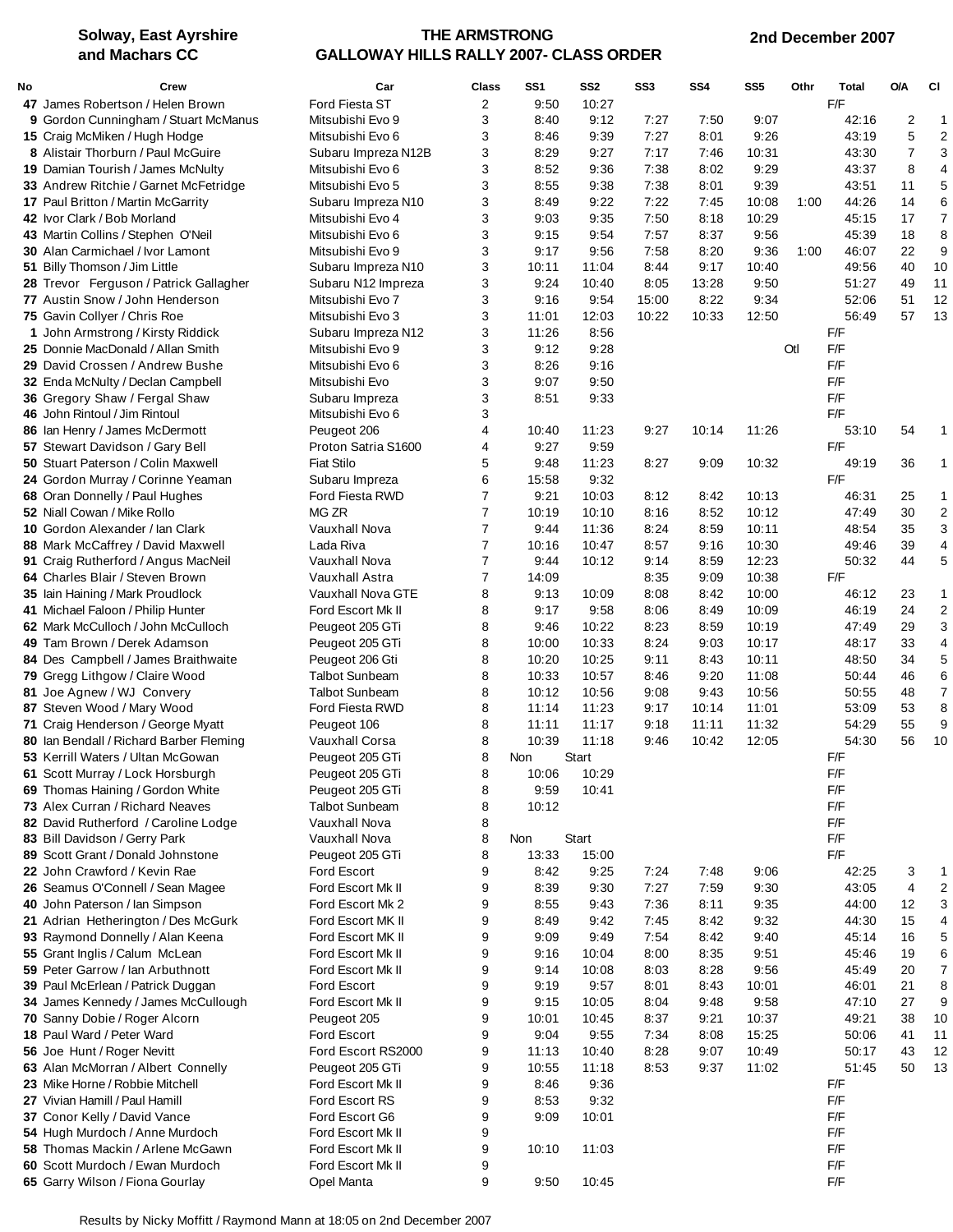### **THE ARMSTRONG GALLOWAY HILLS RALLY 2007- CLASS ORDER**

#### **2nd December 2007**

| No | Crew                                 | Car                   | Class | SS <sub>1</sub> | SS <sub>2</sub> | SS <sub>3</sub> | SS <sub>4</sub> | SS <sub>5</sub> | Othr | <b>Total</b> | <b>O/A</b>   | СI             |
|----|--------------------------------------|-----------------------|-------|-----------------|-----------------|-----------------|-----------------|-----------------|------|--------------|--------------|----------------|
|    | 85 Eamon Doherty / Gareth Nevin      | Ford Escort Mk II     | 9     |                 |                 |                 |                 |                 |      | F/F          |              |                |
|    | 92 Tony Thompson / Peter Grant       | Vauxhall Chevette HSR | 9     | 11:43           | 12:18           |                 |                 |                 |      | F/F          |              |                |
|    | 3 David Bogie / David Paterson       | Subaru Impreza S9     | 10    | 8:20            | 8:47            | 6:50            | 7:30            | 8:09            |      | 39:36        | $\mathbf{1}$ | 1              |
|    | 31 Ian Baumgart / Gail Hislop        | Subaru Impreza        | 10    | 8:49            | 9:29            | 7:35            | 8:03            | 9:27            |      | 43:23        | 6            | 2              |
|    | 12 David Hughes / Bruce Harper       | Mitsubishi Lancer WRC | 10    | 8:27            | 9:23            | 7:21            | 7:55            | 10:42           |      | 43:48        | 9            | 3              |
|    | 7 Andrew Purcell / Mick Courtney     | Subaru WRC            | 10    | 8:45            | 9:19            | 7:27            | 7:50            | 10:28           |      | 43:49        | 10           | 4              |
|    | 5 Barry Johnson / Stewart Merry      | Hyundai Accent WRC    | 10    | 8:11            | 9:08            | 10:22           | 7:31            | 9:02            |      | 44:14        | 13           | 5              |
|    | 45 John Mackenzie / Susan Brown      | Metro 6R4             | 10    | 9:06            | 9:50            | 7:48            | 8:21            | 11:50           |      | 46:55        | 26           | 6              |
|    | 76 Barry Stephen / Michael Hendry    | Subaru Impreza        | 10    | 10:03           | 10:35           | 8:16            | 8:37            | 10:05           |      | 47:36        | 28           | $\overline{7}$ |
|    | 48 Gordon Stoddart / Alastair Logan  | Subaru Impreza        | 10    | 9:36            | 10:29           | 8:22            | 9:07            | 10:29           |      | 48:03        | 31           | 8              |
|    | 38 Iain MacDonald / Andy Jardine     | Subaru Impreza        | 10    | 9:35            | 10:30           | 8:20            | 8:58            | 10:50           |      | 48:13        | 32           | 9              |
|    | 44 George Bryson / Jacqueline Bryson | Ford Escort G3        | 10    | 10:02           | 10:26           | 8:46            | 9:19            | 10:46           |      | 49:19        | 37           | 10             |
|    | 66 Duncan Wardrop / Ian Crosbie      | Mitsubishi Evo 3      | 10    | 10:06           | 10:52           | 8:46            | 9:26            | 11:05           |      | 50:15        | 42           | 11             |
|    | 78 Douglas Gilbert / David Anderson  | Mitsubishi Evo 4      | 10    | 10:02           | 10:41           | 8:32            | 9:21            | 12:08           |      | 50:44        | 45           | 12             |
|    | 67 Lee Hastings / Mark Roberts       | Subaru Impreza        | 10    | 9:54            | 11:01           | 8:40            | 9:12            | 12:03           |      | 50:50        | 47           | 13             |
|    | 14 Ian Paterson / Keith Jones        | Subaru Impreza        | 10    | 9:11            | 9:42            | 15:00           | 8:40            | 9:52            |      | 52:25        | 52           | 14             |
|    | 2 Sean Devine / Damien Duffin        | Subaru Impreza        | 10    |                 |                 |                 |                 |                 |      | F/F          |              |                |
|    | 4 Neale Dougan / Campbell Roy        | Subaru Impreza S9     | 10    | 8:03            | 8:55            |                 |                 |                 |      | F/F          |              |                |
|    | 6 Andy Horne / Jim Howie             | DAM 4100              | 10    | 8:31            | 15:00           | 15:00           | 7:47            | 8:58 Otl        |      | F/F          |              |                |
|    | 11 Philip Walker / Neil Ewing        | Mazda                 | 10    | 9:24            |                 |                 |                 |                 |      | F/F          |              |                |
|    | 16 Steven Hogg / Philip Shortt       | Subaru Impreza        | 10    |                 |                 |                 |                 |                 |      | F/F          |              |                |
|    | 20 Martin Cairns / Garry Monteith    | Subaru Impreza        | 10    | 9:14            | 9:38            |                 |                 |                 |      | F/F          |              |                |
|    | 72 Annabelle Tennant / Malcolm Vie   | Subaru Impreza        | 10    | 9:31            | 10:18           |                 |                 |                 |      | F/F          |              |                |
|    | 74 Brian Ross / Steven Clark         | Mitsubishi Evo 3      | 10    | 9:29            |                 |                 |                 |                 |      | F/F          |              |                |
|    | 90 Paul Hope / Alan Maxwell          | <b>Ford Escort</b>    | 10    | 10:06           |                 |                 |                 |                 |      | F/F          |              |                |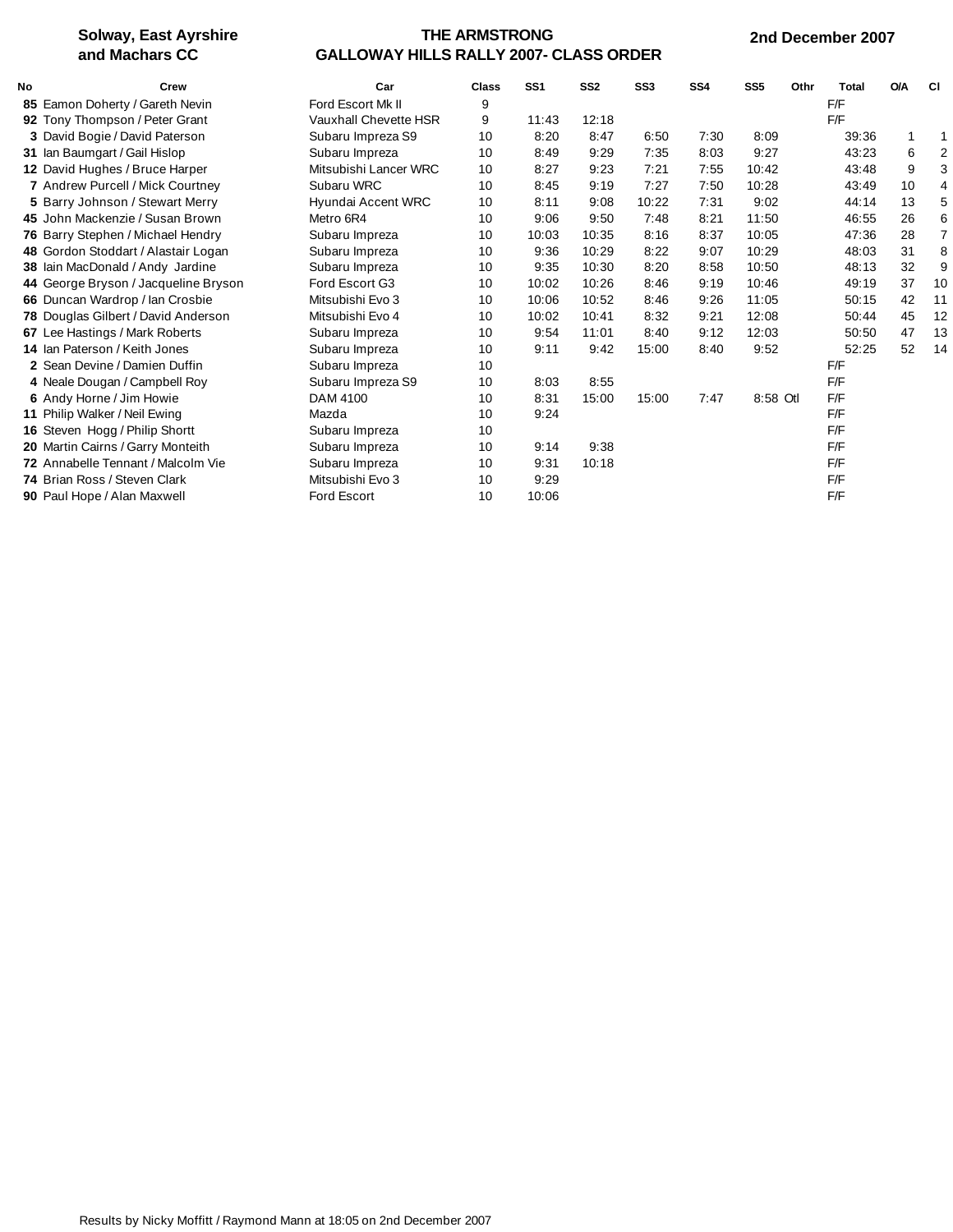## **The Armstrong Galloway Hills Rally 2007 Fastest on Stage**

| Position         | No               | SS <sub>1</sub> | No                      | SS <sub>2</sub> | ${\sf No}$       | SS <sub>3</sub> | ${\sf No}$       | SS4  | ${\sf No}$       | SS <sub>5</sub> |
|------------------|------------------|-----------------|-------------------------|-----------------|------------------|-----------------|------------------|------|------------------|-----------------|
| $\mathbf 1$      | 4                | 8:03            | 3                       | 8:47            | $\sqrt{3}$       | 6:50            | $\mathfrak{B}$   | 7:30 | $\sqrt{3}$       | 8:09            |
| $\mathbf 2$      | 5                | 8:11            | $\overline{\mathbf{4}}$ | 8:55            | 8                | 7:17            | 5                | 7:31 | 6                | 8:58            |
| $\mathbf{3}$     | 3                | 8:20            | 1                       | 8:56            | 12               | 7:21            | 17               | 7:45 | 5                | 9:02            |
| 4                | 29               | 8:26            | 5                       | 9:08            | 17               | 7:22            | 8                | 7:46 | 22               | 9:06            |
| 5                | 12               | 8:27            | $\boldsymbol{9}$        | 9:12            | 22               | 7:24            | $\,6$            | 7:47 | $\boldsymbol{9}$ | 9:07            |
| 6                | 8                | 8:29            | 29                      | 9:16            | $\boldsymbol{9}$ | 7:27            | 22               | 7:48 | 15               | 9:26            |
| 7                | 6                | 8:31            | $\boldsymbol{7}$        | 9:19            | 26               | 7:27            | $\boldsymbol{9}$ | 7:50 | 31               | 9:27            |
| 8                | 26               | 8:39            | 17                      | 9:22            | $\overline{7}$   | 7:27            | $\overline{7}$   | 7:50 | 19               | 9:29            |
| $\boldsymbol{9}$ | $\boldsymbol{9}$ | 8:40            | 12                      | 9:23            | 15               | 7:27            | 12               | 7:55 | 26               | 9:30            |
| 10               | 22               | 8:42            | 22                      | 9:25            | 18               | 7:34            | 26               | 7:59 | 21               | 9:32            |
| 11               | $\overline{7}$   | 8:45            | 8                       | 9:27            | 31               | 7:35            | 15               | 8:01 | 77               | 9:34            |
| 12               | 15               | 8:46            | 25                      | 9:28            | 40               | 7:36            | 33               | 8:01 | 40               | 9:35            |
| 13               | 23               | 8:46            | 31                      | 9:29            | 33               | 7:38            | 19               | 8:02 | 30               | 9:36            |
| 14               | 31               | 8:49            | 26                      | 9:30            | 19               | 7:38            | 31               | 8:03 | 33               | 9:39            |
| 15               | 17               | 8:49            | 27                      | 9:32            | 21               | 7:45            | 18               | 8:08 | 93               | 9:40            |
| 16               | 21               | 8:49            | 24                      | 9:32            | 45               | 7:48            | 40               | 8:11 | 28               | 9:50            |
| 17               | 36               | 8:51            | 36                      | 9:33            | 42               | 7:50            | 42               | 8:18 | 55               | 9:51            |
| 18               | 19               | 8:52            | 42                      | 9:35            | 93               | 7:54            | 30               | 8:20 | 14               | 9:52            |
| 19               | 27               | 8:53            | 23                      | 9:36            | 43               | 7:57            | 45               | 8:21 | 59               | 9:56            |
| 20               | 33               | 8:55            | 19                      | 9:36            | 30               | 7:58            | 77               | 8:22 | 43               | 9:56            |
| 21               | 40               | 8:55            | 33                      | 9:38            | 55               | 8:00            | 59               | 8:28 | 34               | 9:58            |
| 22               | 42               | 9:03            | 20                      | 9:38            | 39               | 8:01            | 55               | 8:35 | 35               | 10:00           |
| 23               | 18               | 9:04            | 15                      | 9:39            | 59               | 8:03            | 43               | 8:37 | 39               | 10:01           |
| 24               | 45               | 9:06            | 21                      | 9:42            | 34               | 8:04            | 76               | 8:37 | 76               | 10:05           |
| 25               | 32               | 9:07            | 14                      | 9:42            | 28               | 8:05            | 14               | 8:40 | 17               | 10:08           |
| 26               | 93               | 9:09            | 40                      | 9:43            | 41               | 8:06            | 21               | 8:42 | 41               | 10:09           |
| 27               | 37               | 9:09            | 93                      | 9:49            | 35               | 8:08            | 93               | 8:42 | 84               | 10:11           |
| 28               | 14               | 9:11            | 45                      | 9:50            | 68               | 8:12            | 35               | 8:42 | 10               | 10:11           |
| 29               | 25               | 9:12            | 32                      | 9:50            | 52               | 8:16            | 68               | 8:42 | 52               | 10:12           |
| 30               | 35               | 9:13            | 43                      | 9:54            | 76               | 8:16            | 39               | 8:43 | 68               | 10:13           |
| 31               | 59               | 9:14            | 77                      | 9:54            | 38               | 8:20            | 84               | 8:43 | 49               | 10:17           |
| 32               | 20               | 9:14            | 18                      | 9:55            | 48               | 8:22            | 41               | 8:49 | 62               | 10:19           |
| 33               | 43               | 9:15            | 30                      | 9:56            | 62               | 8:23            | 52               | 8:52 | $\overline{7}$   | 10:28           |
| 34               | 34               | 9:15            | 39                      | 9:57            | 49               | 8:24            | 38               | 8:58 | 42               | 10:29           |
| 35               | 55               | 9:16            | 41                      | 9:58            | 10               | 8:24            | 62               | 8:59 | 48               | 10:29           |
| 36               | 77               | 9:16            | 57                      | 9:59            | 50               | 8:27            | 10               | 8:59 | 88               | 10:30           |
| 37               | 30               | 9:17            | 37                      | 10:01           | 56               | 8:28            | 91               | 8:59 | 8                | 10:31           |
| 38               | 41               | 9:17            | 68                      | 10:03           | 78               | 8:32            | 49               | 9:03 | 50               | 10:32           |
| 39               | 39               | 9:19            | 55                      | 10:04           | 64               | 8:35            | 48               | 9:07 | 70               | 10:37           |
| 40               | 68               | 9:21            | 34                      | 10:05           | 70               | 8:37            | 56               | 9:07 | 64               | 10:38           |
| 41               | 28               | 9:24            | 59                      | 10:08           | 67               | 8:40            | 50               | 9:09 | 51               | 10:40           |
| 42               | 11               | 9:24            | 35                      | 10:09           | 51               | 8:44            | 64               | 9:09 | 12               | 10:42           |
| 43               | 57               | 9:27            | 52                      | 10:10           | 44               | 8:46            | 67               | 9:12 | 44               | 10:46           |
| 44               | 74               | 9:29            | 91                      | 10:12           | 66               | 8:46            | 88               | 9:16 | 56               | 10:49           |
| 45               | 72               | 9:31            | 72                      | 10:18           | 79               | 8:46            | 51               | 9:17 | 38               | 10:50           |
| 46               | 38               | 9:35            | 62                      | 10:22           | 63               | 8:53            | 44               | 9:19 | 81               | 10:56           |
| 47               | 48               | 9:36            | 84                      | 10:25           | 88               | 8:57            | 79               | 9:20 | 87               | 11:01           |
| 48               | 10               | 9:44            | 44                      | 10:26           | 81               | 9:08            | 78               | 9:21 | 63               | 11:02           |
| 49               | 91               | 9:44            | 47                      | 10:27           | 84               | 9:11            | 70               | 9:21 | 66               | 11:05           |